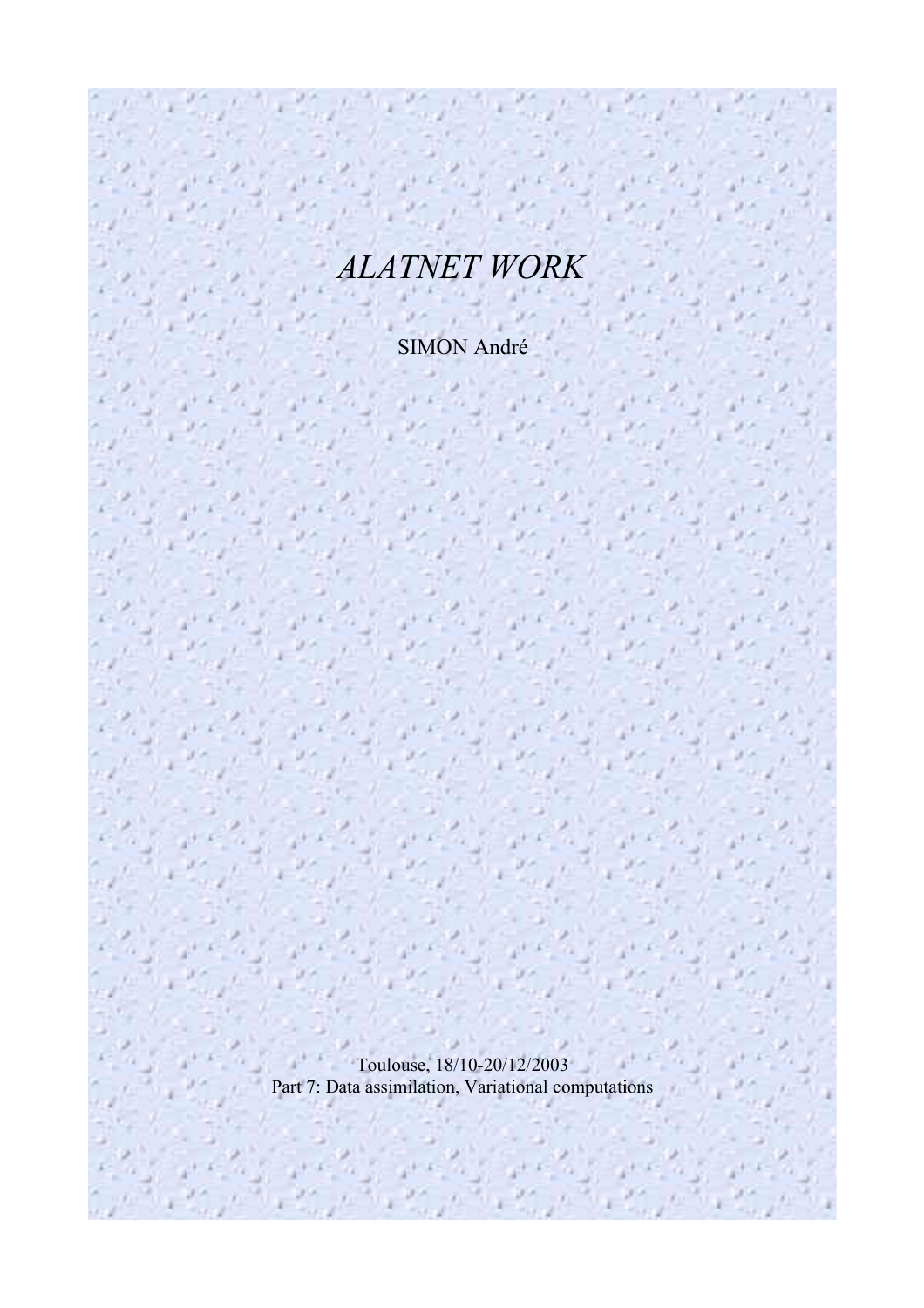#### 1 Introduction:

The aim of this (rather not formal) report is to inform You about therecent achievements of my study related to the problem of turbulent fluxes and forecasting rapid cyclogenesis. The second aim is to have some kind of documentation, because the study spread towards several directions, sometimes altering from the original project of my thesis.

Basically, I can divide my work during this period into three categories:

- 1. Computation of further diagnostic parameters with respect to theturbulent transport and cyclogenesis relationship
- 2. New formulation of the mixing length profile allowing concave shapes of K- coefficients in cyclonic situations.
- 3. Geostrophic adjustment of the CSI formulation for turbulence and shear-linked convection, as well as retuning of the modified Richardson number (Ri\_p) in the case of symmetric instability by changing its critical value (RICUT)

The theoretical basis for this work was described in the project of my thesis (available on Delage on the following adress: /cnrm2\_a/mrpe/mrpe685/PROJECT, where You will find a set of Word documents.

All executables have been created and all experiments have been done on the cycle 25t1\_op4.01 for ARPEGE and for ALADIN based on this cycle.

#### 2 Part 1: Diagnostic parameters with respect to turbulence and cyclogenesis.

The idea of a new diagnostic approach for the turbulent fluxes and cyclogenesis relationship comes from the formulation of the effects of turbulent diffusion in vorticity equation and quasigeostrophic omega equation (see the equations 2.8 and 2.11 of the project). The key parameters should be here the rotation of the friction force and the variation of this parameter with height (related to vorticity and vertical motions, respectively).

This parameters should tell us, where the parameterisation of turbulent fluxes of momentum will have a cyclogenetical and where an anticyclogenetical impact and of which scale will be this impact.

Actually, I was motivated also by the fact, that my experiments with DDH on limited areas gave mostly ambiguous results (influence of the advection from the neighbourhood) and were unuseful in the case of small mesoscale cyclogenesis.

From the technical point of view, this kind of diagnostics CANNOT become operational, at least not easily, because it requires computaton of horizontal differences of several parameters in the grid-point space. Hence I was able to do it only for ALADIN and to compute it on one processor.

The computations are switched on with the key LHDDIA (.T. or .F.) in NAMPHY. The selection of the parameters is done by the switch TUNE (from 1 to 20) or by the switch SIMP (from 1 to 7) in NAMPHY0, that selects the kind of friction force used by the experiment. According to theoretical assumptions stated in the project of thesis, I have decided to compute the friction force in the case, when bulk formulation or Ekman spiral would be used (see for instance the equation 2.3).

The outputs will concern following diagnostic parameters:

1.-6. Horizontal and vertical turbulent fluxes (Jxx, Jxy, Jxz, Jyx, Jyy, Jyz) selected by the parameter TUNE=1. to TUNE=6.

In the same time the fluxes represent the components of the friction force when K-theory is considered.

7.-12. Tendencies from horizontal turbulent diffusion for u and v components of wind, tendencies from the vertical diffusion, ratio of the horizontal and vertical tendencies.

13.-15. Changes of absolute value of wind velocity due to horizontal components of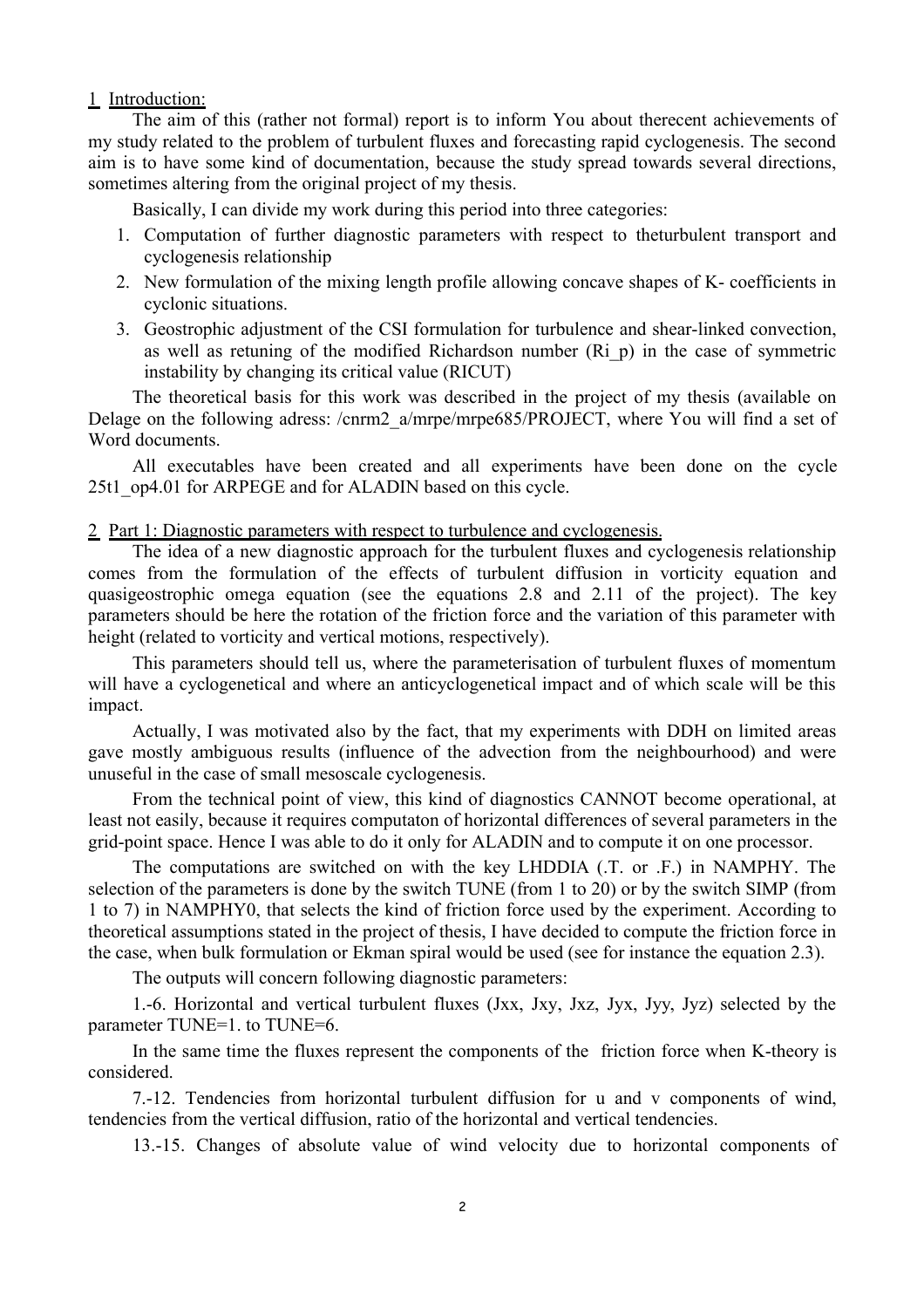turbulence, due to vertical components of turbulence after one t-step, original value of the velocity.

16.-17. Zonal and meridional components of the friction force (for bulk, gradient or Ekman spiral formulation)

SIMP=1 Friction force not including shallow convection and antifibrillation parameterisation SIMP=2 Full (operational) formulation

SIMP=3 Bulk formulation (computed with velocity of the lowest model level) Drag coefficients were computed according to present ARPEGE/ALADIN parameterisation

SIMP=4 Bulk formulation (computed with velocity of the present model level)

SIMP=5 Bulk formulation after Bluestein's textbook (see also the project of thesis, eq.2.3 and 2.4) with simple computation of the drag coefficient

SIMP=6 The same, but with operational Cd coefficient.

SIMP=7 Friction force computed from the Ekman spiral (parameterisation SIMP=5.-6. need to define the depth of the friction layer, parameter FLHD, that is now simply tunable)

18.-19. Rotation of the friction force and the ratio of this parameterand the divergence term in the vorticity equation

20 Derivation of the rotation of the friction force by pressure

Some parameters (as rotation of the friction force and its vertical derivation) are optional for p- or z- system (switch LPDDIA=.T. or .F.).

Originally, I started to code this part inside the ACCOEFK routine, using many parameters, that were already developed. However, in the future I will prepare a "cleaner" version and perhaps I will add some parameters with respect to static stability tendencies (expressing the influence of turbulence transport of heat and moisture). The geostrophic wind and the components of the Ekman spiral are already computed in a new routine called ACGEO, called before ACCOEFK.

Actually, quite a lot of work has to be done to improve the computations (now it is in the phase, that it "works", however, I did only few experiments). From the numerical pointof view, I will have to change the system of the horizontal derivations (I started with centred differences, but for a synoptic scale comparisons this gives very noisy results, above all in the area of mountains). Further, I had to do transformations from eta- to z- and p- system (most of the theoretical equations use these systems). I consulted the scheme for the transformations with Karim Yessad, Pierre Benard and Filip Vana as well, because I did this on full levels (inspired by the schemes used for precipitation fluxes in CPTEND and computation of humidity convergence). From the physical point of view, there are also smaller or bigger uncertainities in the way of computing the bulk formulations or even the Ekman spiral (coefficients dependent on the latitude). Most probably, I will try to formulate a very trivial environment with barotropic atmosphere for the validation and comparison of the parameterisations (especially for the Ekman spiral one).

## 3 Part II: Adjusted formulation of the mixing length profile

The origin of this idea came from the comparison of the bulk and K- theory formulas, with respect to impact of the resulting friction force on cyclogenesis (based on vorticity and omega equation). While the bulk formulas act mostly via simple derivation of the exchange coefficient (decreasing with height), the classical K-theory gives more complicated solutions and the second derivations of K with height become important. This is simply the consequence of the baroclinic character of the K-theory in contrary to the barotropic manner of the bulk formulas (not dependent on wind shear). However, there should be at least some common consequences (e.g. Ekman pumping or suction, that is usually observed in the cyclones and anticyclones of synoptic scales). Thus, experiments in a simple barotropic atmosphere should tell us how much are the effects of Ekman pumping supported by the current parameterisation.

Nevertheless, we can already expect, that a correct solution might distinguish between the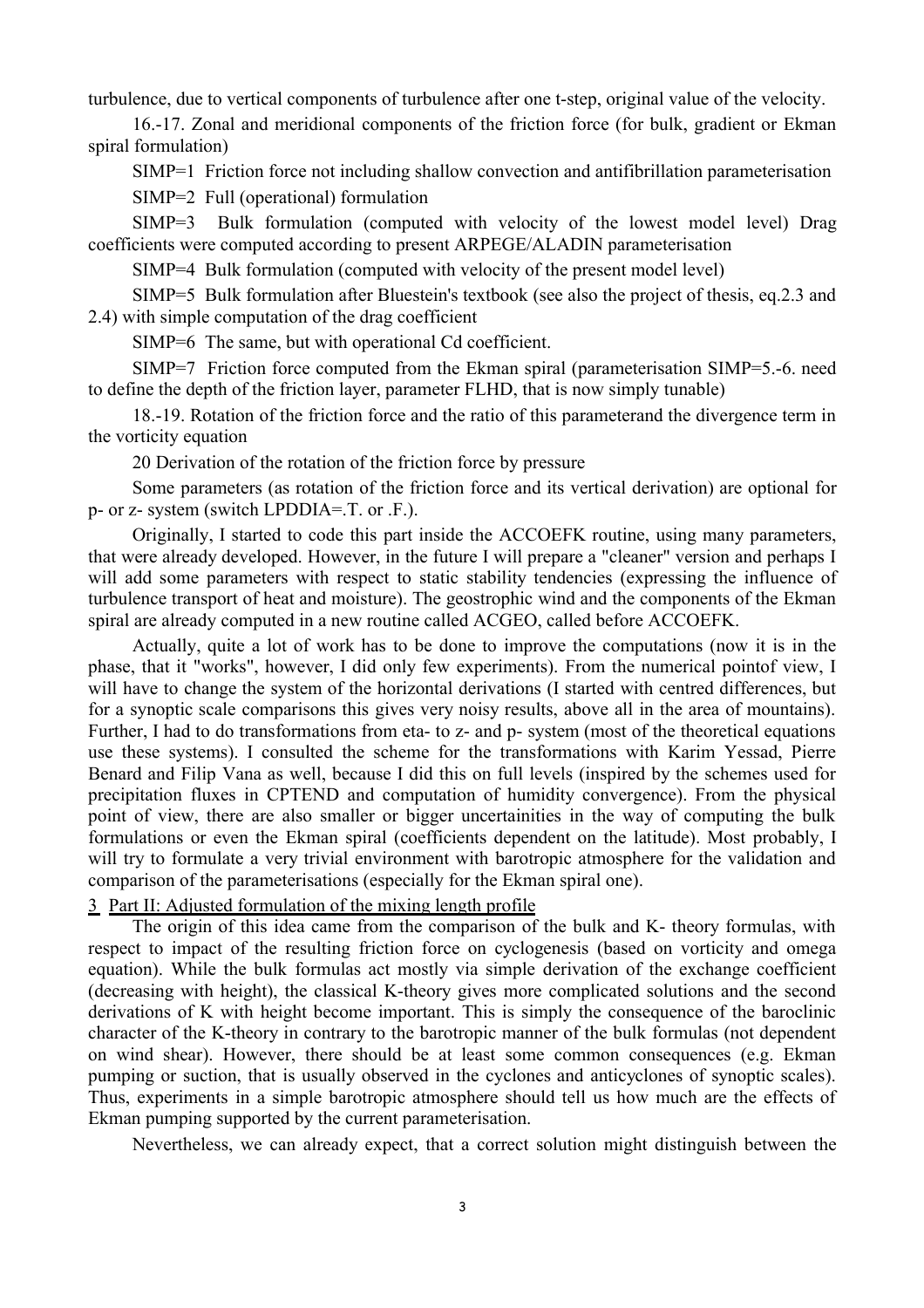shape of the mixing length profile for a cyclonic or anticyclonic environment (see chapter 2.1. and the discussion to chapter 2 in the project of thesis). According to this preliminary expectation I supposed, that a concave profile for the mixing length in the PBL might be possible while supporting the transport of the momentum in the areas of cyclones.

Originally, it was proposed by J.-F.Geleyn to modify the geopotential to obtain a concave profile in the bottom part of the PBL (in the current scheme the profile of mixing length can be here only convex and tuned by the shaping function dependent on BEDIFV and UHDIFV parameters). However, I realised, that a linear adjustment of geopotential would not give the profile with desired properties (I proved it for a general function for mixing length and in the case of second derivations we get always squares of the multiplying factors, hence the switch from convex to concave profile and vice versa for linear modification of geopotential is not possible).

The new proposal was to modify completely the shaping function and to introduce a default concave profile for the bottom PBL, convex profile for the upper PBL and slightly concave one for the free atmosphere. The function having all these properties is the so called Hyperbolic secant, or :

 $y = 2 / (exp{x} + exp{-x})$ 

Ofcourse, for our aims, we have to modify it and to retune it. We do it via setup of several parameters and we get:

 $f(z) = a + 2 / [\exp{b*(z - H)} + \exp{-c*(z-H)}]$ , where

a (BAA) gives the assymptotic solution of the function for infinity

b (BBB) changes the profile in the upper part (smaller b makes less concave profile with slower approach to the assymptotic value)

c (BCC) changes the profile in the bottom part, bigger c gives more concave one

H determines the height of the maximum of the  $f(z)$  function and is computed as: BHH / ZSECH,

where  $ZSECH = 2 / ( exp{1/SQRT2} + 1/exp{1/SQRT2})$ 

actually, H replaces the parameter ZEDIFV of the operational shaping function

To get the shaping function to the interval  $\leq 0,1$ , we divide it by a norm d (parameter BDD), that is simply the maximum value reached by the function. I got it usually experimentally, anyway it is kind of formal adjustment. However, I had to touch also the original function of Blackadar, other wise the mixing length would very slightly grow in the high levels (stratosphere). This unwanted effect was eliminated via adding a multiplicative factor to the denominator of the first term of the mixing length formula, via parameter n (BNN). It makes, that the mixing length will very slowly descend in the top of our atmosphere (although the assymptotical properties for infinite heights are definitively lost).

The final form of the mixing length yields:

lm;h = [ kappa \* ( z + z0;h ) / (1 + kappa \* (z + z0;h)\*\*n / (ALMAVc;h) ) ] \* [ a + 2 / (exp  ${b*(z - H)} + exp {(c*(H-z))}$  | / dd

where ALMAVC and the ALMAVH are in this new formulation the assymptotic parameters for the mixing length of momentum and heat, respectively. The switch to the new profile is done only in the case of cyclonic vorticity by using LSECM=.T. for momentum and LSECT=.T. for heat.

#### 3.1 Results:

The new shape of the mixing length was at first tested and compared with the operational formula outside of the model, in the situation with entirely academical expression of the Kcoefficient (with constant wind shear and for Richardson number equal 4.5). I have selected such setup of parameters, that the PBL maximum of the mixing length was smaller or equal to the operational one in cycle 25t1op401 and I was changing the shapes of the curve with aid of the b and c parameters (BBB, BCC).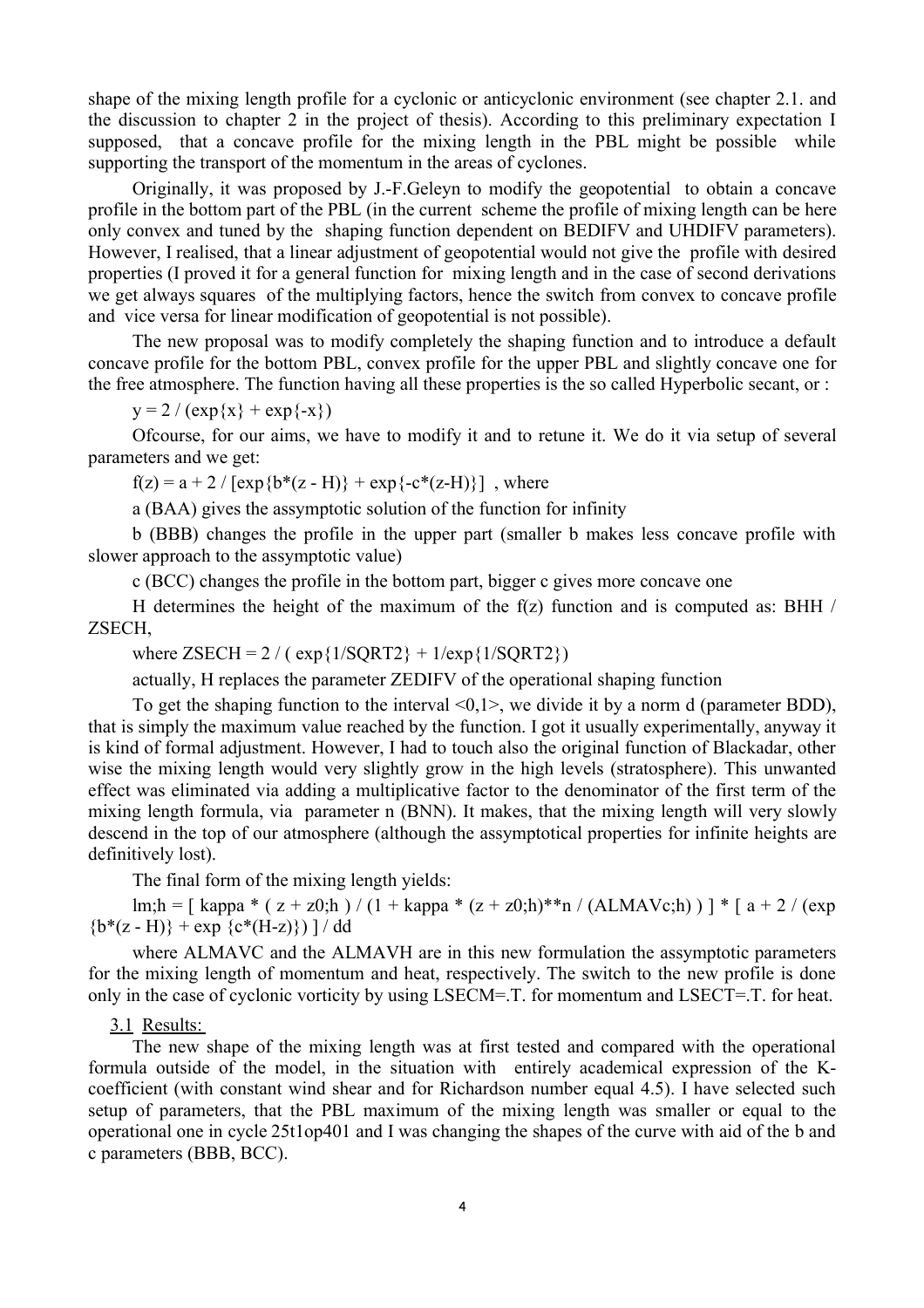After I tested around 10 setups on the ALADIN model on the case study of the 20.7.2001 Adriatic storm (LACE with 12 km resolution) and on the famous 20.12.1998 storm (ATLA with 33 km resolution).

In both cases I have estimated a significant impact and I was able to make further conclusions: The best setup for both cases (false cyclogenesis and the 1998 storm) was:

 $BNN=1.1$ ALMAVC=300 ALMAVH=120  $BHH=1$  $BAA=0.25$  $BBB=0.1$  $BCC=2$ BDD=1.89503

(see the attached figures 1. - 5. for the profiles of the mixing lengths and K- coefficients)

This forecasts a less deep Adriatic storm by 1 hPa (looks funny, but remind, that a change for the ECMWF initial conditions changed it only by some fraction of hPa as well as the majority of the experiments on physics) and deepens the 1998 storm by 7 hPa comparing the pressure in the centre. (see Fig.7 and Fig.10)

The latter result can be considered as a succesfull forecast, because You can see a deep cyclone structure instead of shallow pattern of low in the original forecast.

After selecting this profile as a basis for the future experiments (called USU8) I realised, that:

- 1. More concave profile in lower PBL (BCC>2) brings worse results on both cases than USU8
- 2. Less concave profile and bigger mixing length in the free atmosphere makes even better forecasts than USU8 (BBB<0.1)
- 3. Smaller ALMAVC (150) and ALMAVH (60) are definitely not improving the results comparing to USU8 but still are better than the reference operational setup !
- 4. Setting LSECT=.F. gives worse results than the operational one for the Adriatic storm, in the case of the 1998 storm it is almost the operational result (but still forecasting the storm).
- 5. Setting LSECM=.F. but LSECT=.T. gives surprisingly good results for the adriatic storm (improvement by almost 3.4 hPa - see Fig.8) However, by the 1998 case we get a bit worse results than USU8 and the trajectory of the storm is changed more towards south.

#### 3.2 Conclusion:

It seems, that changes in the shape of the mixing length profile are important both for momentum and heat, if we want to get satisfying forecast. Originally, I believed, that a more cyclogenetic profile for momentum will allow us to keep the original profile for the heat (LSECT=.F.) but I was wrong. Definitely, the amount of heat exchange in the PBL and in the free atmosphere is crucial for both rapid and false cyclogenesis. Unfortunately, in the former case, this leads to not realistic decrease of static stability at the top of the PBL. In the latter case, the decrease of the static stability can be positive while probably decreasing the depth of the lower PV anomaly in the storm environment. In any case, we can find a compromise, that gives better results as the reference operational setup with reasonable maximum of the exchange coefficients in the PBL and smaller Richardson flux numbers . Actually, we can think about higher ALMAVC and ALMAVH (cyclonic environment should allow higher mixing lengths as the anticyclonic ones), but I am not sure, if this would lead to better scores, remembering some tests on the mixing length done in the March 2001.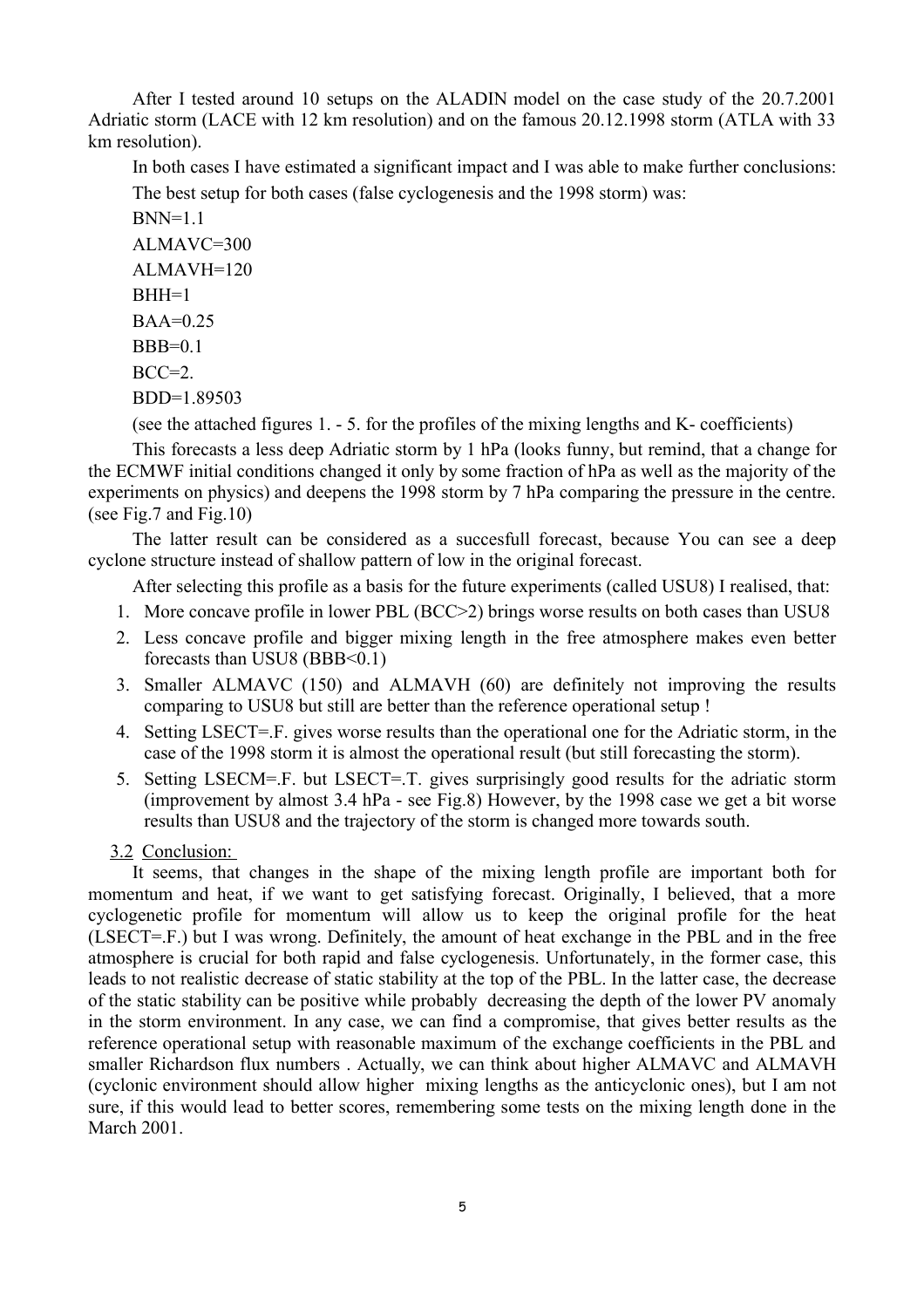## 4 Part 3: Adjusting the parameterisation of shear-linked convection and the conditional symmetric instability parameterisation for turbulent fluxes

The aim of this study was to introduce an improved formula for ZATSLC (derivation of the moist static energy with height and divided by g) in the ACCVIMP routine for parameterisation of convection.

In the current parameterisation the formula for shear-linked ZATSLC yields:

ZATSLC =  $(f / eta) * (1 / gamma) * [ (du / d phi) * *2 + (dv / d phi) * *2 ]$ 

where f is the Coriolis parameter, eta is the absolute vorticity, gamma is the vertical gradient of the web bulb temperature du, dv are vertical differences of wind, d phi is the vertical difference for geopotential.

However, the formula, that we originally get from the semigeostrophic approximation and 3-D expansion of the equations describing the CSI relationships yields:

ZATSLCG =  $(f / gamma)$  \*  $[(dug / d phi)*2 / alpha + (dvg / d phi)*2 / beta]$ 

where the wind is replaced by the geostrophic one and alpha =  $f + dvg / dx$  beta = f - dug / dy - d (ln f)  $/$  d y

Hence we turn our attention more to the shear and curvature contributions to vorticity as it was pointed already in the article of Nordeng (1987)

The CSI is stopped in the case of strong anticyclonic shear and curvature (close to  $+$  or  $-$  f, where we would get a singularity). Hence safety parameters PUTCUT and PVTCUT are introduced (should be bigger than 0).The key LSLCG=.T. switches on the adjusted formula for the geostrophic wind. The key LSLCH=.T. gives the same formula with alpha and beta coefficients but the wind is not geostrophic (could be computed even operationally).

Results: I managed to test the new formula only in the case of the 20.7.2001 Adriatic storm. Generally, the results are improved with LSLCG=.T. and PUTCUT/PVTCUT=0.5 by almost 1.5 hPa. The LSLCH=.T. switch gives slightly worse results, but still better, than the reference forecast (more than 0.5 hPa as the reference with original formula for LSLC=.T.). However, it shows, that even an improved scheme of shear-linked convection is not able to cancel false cyclogenesis. The geostrophic wind used in the experiment is quite noisy in low levels, however, we can see, that the switch to the geostrophic formula is not so much important as we believed before. The PUTCUT and PVTCUT can go down to 0.0001 without having model blow-up.

I have introduced the geostrophic wind also to the scheme of dry/conditional symmetric instability to modify the Richardson number (see the project of thesis and the equation 6.4, where a geostrophic vorticity and geostrophic Richardson number is required.

The switch LCSIG=.T. for this approximation gives slightly better results if the scheme of conditional symmetric instability is applied (LDRYSI=LMOISI=.T.). However, we can speak about departures about 1 hPa maximum (even in the case of the 84 hour forecast of the 1998 cyclone).

Tuning of the original CSI modification of the Richardson number:

In the project of thesis You will find, that the modified Richardson number, that indicates the presence of the CSI (Ri  $p \le 0$ ) might have both negative and positive values. However, the application of negative Ri p except of Ri caused blow up of the model after maybe 30 h of integration. Hence I was forced to put a lower boundary for the modified Richardson number (RICUT). I did the majority of the ALATNET experiments with RICUT=  $0$ , that means, that if CSI is present, the turbulent fluxes will be parameterised in the same way as for neutral conditions (well mixed PBL). However, I realised later, that most of the CSI experiments done by Emanuel were expecting rather a bit stable character of CSI environment corresponding to Ri=0.25 (I spoke about this also with Claude Fischer). To make this, I tuned the parameter RICUT to 0.25 and I tested it on the Adriatic storm and 1998 storm case study.

For the adriatic storm increase of RICUT deepens the storm further by 1.5 hPa, however, the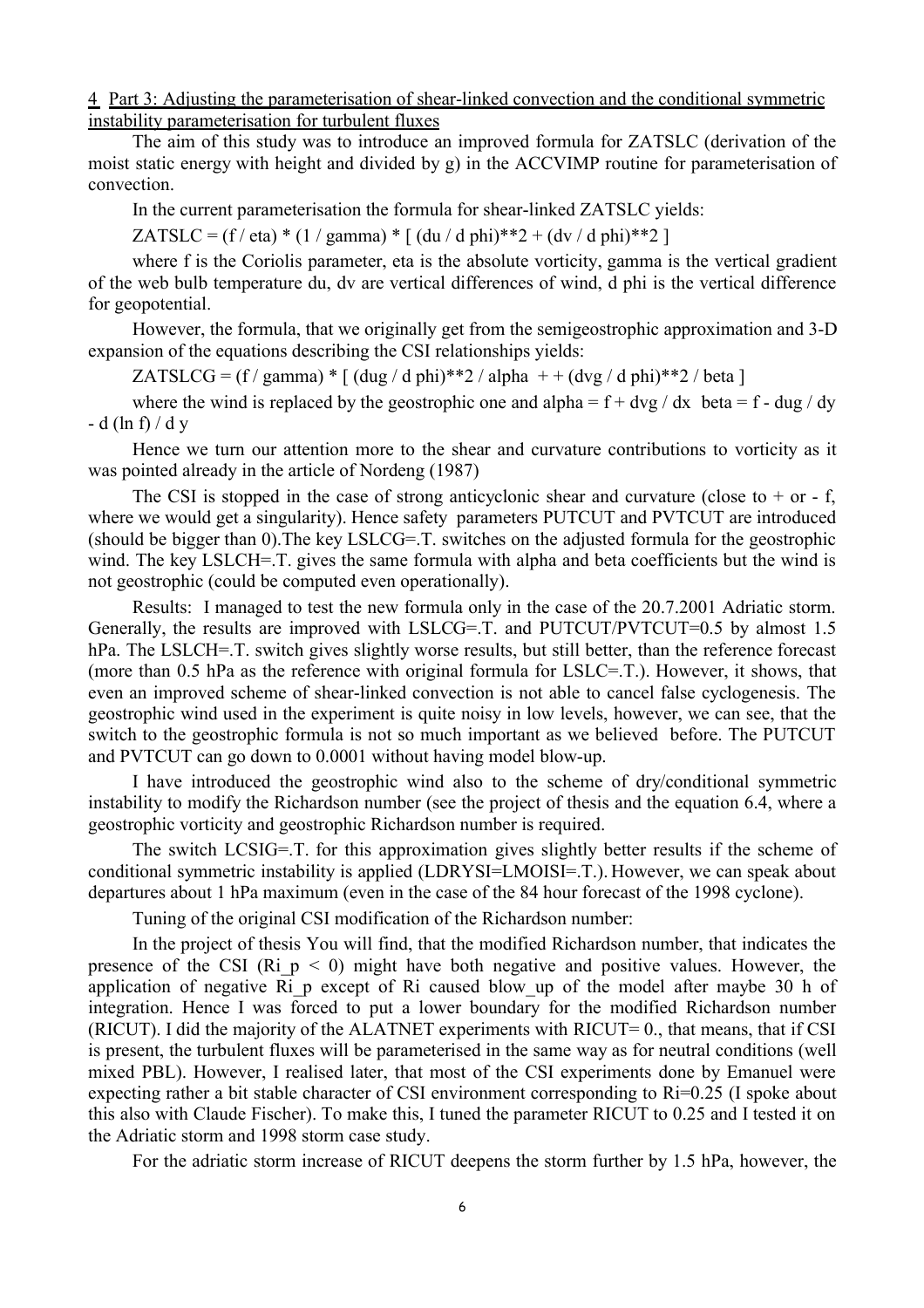forecast of the mean sea level pressure is much less noisy, than my reference experiments (mostly in the environment of the mountains). For the 1998 storm the impact is huge and very positive, according the structure of the cyclone, much nicer field of MSLP etc. By further increase of RICUT to 0.5 I got the almost perfect forecast of the storm with realistic development during the 24 and 66h computation. (see the Figure 12)

The success of the latter experiment forced me to do the same in the ARPEGE model. However, for ARPEGE the results were more ambiguous and disappointing. Although I corrected the noise in the MSLP pressure and the position of the 1998 storm - the development is false: the storm in ARPEGE doesn't want to decay during the 24 - 66 h forecasting period when CSI scheme is applied. Moreover, the forecasted storm is too deep (by RICUT=0.25 it gives 986 hPa in the centre of the cyclone after 84 hours - see Fig. 15).

And ... further increase of RICUT has the opposite impact for ARPEGE as for ALADIN !!! By applying RICUT=1. one will get in ARPEGE a silly forecast of the 1998 storm (980 hPa), while in the ALADIN the forecasted cyclone is less deep than for smaller RICUT.

I can hardly explain this strange dualism of the ARPEGE and ALADIN model for the same scheme. Probably, the boundary conditions used for ALADIN were very important for the correct forecast ... but I don't think, that it is normal to get such different tendencies only because of coupling from the reference ARPEGE files. Anyway, this will be the topic for further study during next year. The positive feature of the ARPEGE run with RICUT=0.25 is the much better DDH statistics for temperature and moisture budget against RICUT=0. To make it even better, I enabled to switch off the scheme at surface (LDRYSIS=LMOISIS=.F.)

#### 4.1 Conclusion:

Summarizing all the experiments done during my latest ALATNET period, I would tell, that the experiments done on the mixing length profile seem to me as the most promising for the future and having the most stable theoretical basis. The next step will be the creation of a barotropic atmosphere and academical tests (probably outside of the ARPEGE/ALADIN model). This should verify the concept of turbulence - cyclogenesis relationship, that I stated in the project of my thesis.

The experiments with CSI show, that we should be at least not afraid from the use of the "normal" wind instead of the geostrophic one. However, the missing CSI parameterisation doesn't seem as the reason of our ARPEGEAD/ALADINAD problems, although some cases were improved by introduction of the shear-linked convection scheme (mostly due to environments with higher wind-shears).

The possible reason of our problem with false cyclogenesis can be related with the character of the K-theory, that generally fits very well for stable conditions (turbulence produced by eddies of small diameter in stable stratified layer with significant wind shear). Hear we can nicely approximate, that the departures from horizontal wind (u' v') are nearly of the same order as the departures from the vertical velocities (w') and this is dependent on the horizontal wind shear (du / dz). However, as stated in the textbook of Garratt (1999), it was shown, that in convective layers (CBL) and in similar environments as exist in our false cyclones (where the horizontal wind shears are small and the vertical velocities high), the w' departures exceed the horizontal ones even several times (experimentally proved) and the K-theory is unable to describe correctly the fluxes in those environments. An adjustment is possible using the TKE formulation.

Although, I don't think, that the adjustments of the parameterisation of turbulent fluxes will give a single solution ideal for all kind of situations, I plan to continue with the CSI experiments in the future to find better set ups (or formulas) for the modified Richardson number. This work will further concentrate more on the Christmas storm cases, while it seems, that the false cyclogenesis is a problem of different kind and could be already significantly suppressed using the scheme of Semi-Lagrangian horizontal diffusion of Dr. Vana.

Appendix: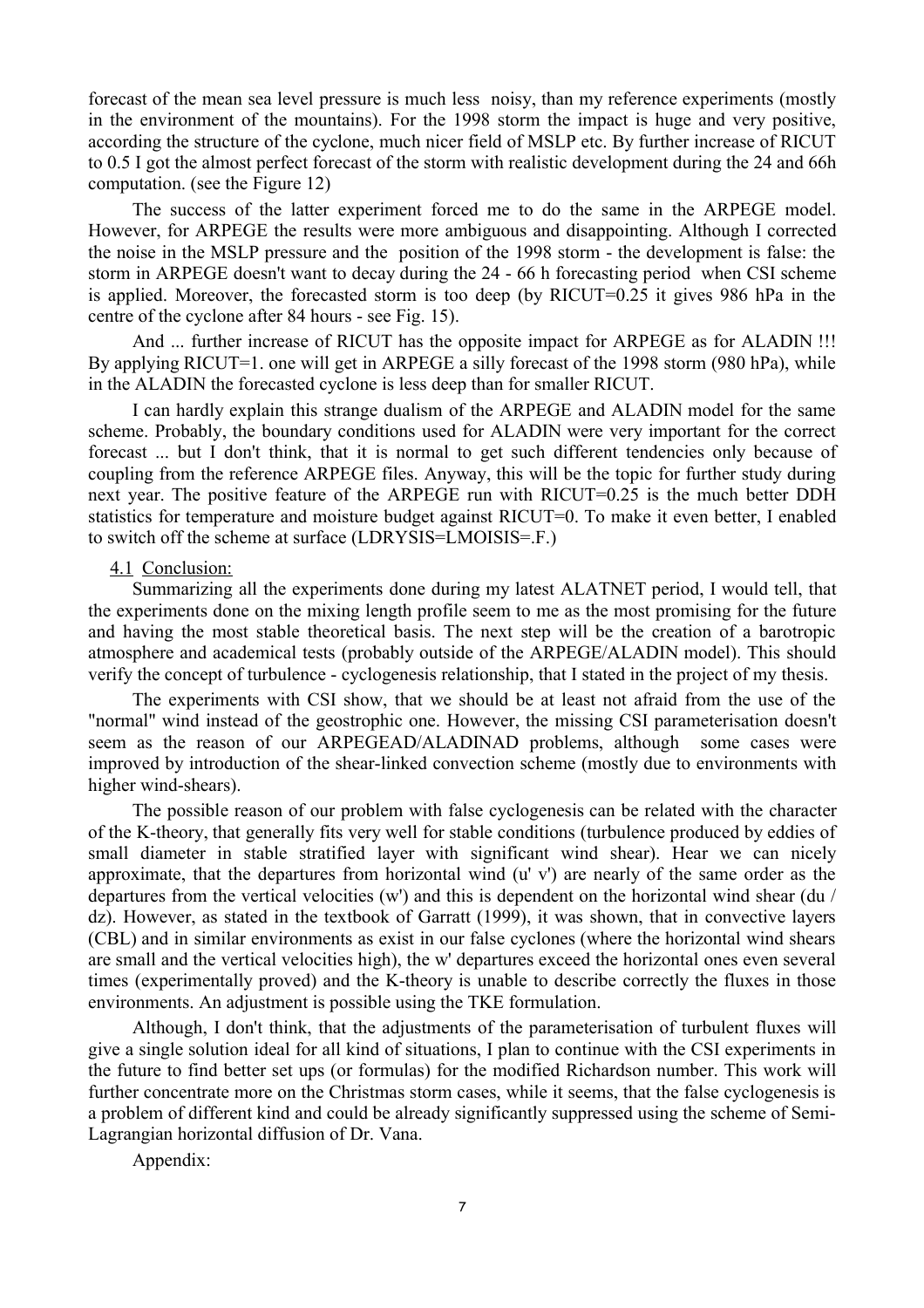The executable, that can be used for all of the above mentioned experiments can be found on delage under:

/cnrm2\_a/mrpe/mrpe685/ALATNET/bin/ald/al\_on\_cy25t1/op4v01

the name of the executable is CSIG

One can find an example of the script and namelist for the recent experiments on tora:

/u/gp/mrpe/mrpe685/public/csig

Description of attached figures:

Fig1.ps, Fig2.ps : profiles of the mixing length with the new shaping function for the USU8 experiment (the new profile is blue, dotted, compare with the profile of cycora-ter and cy-25t1op401)

Fig3.ps, Fig4.ps : Profiles of the exchange coefficients if the wind shear is constant for momentum and heat, respectively by  $\text{Ri} = 4.5$ 

Fig5.ps: The Richardson flux number by above mentioned conditions

Fig6.ps: reference forecast of ALADIN (cy25t1op401)

Fig7.ps : forecast with modified shape of mixing length using the setup USU8

Fig8.ps : forecast with BBB=0.1 BCC=4. BDD=2.03 and with modification of the mixing length only for the heat

Fig9.ps : basic forecasts of ALADIN for cycle 25t1op401 for the 1998 storm

Fig10.ps : forecast of ALADIN with modified shape of the mixing length (USU8 setup)

Fig.11.ps : forecast of ALADIN with CSI modification of the Richardson number by Ricut=0 (neutral mixing conditions if CSI appears)

Fig12.ps : forecast of ALADIN with CSI modification of the Richardson number by  $Ricut=0.25$ 

Fig13.ps : The original ARPEGE forecast of the 1998 storm for cy25t1op

Fig14.ps : The forecast of ARPEGE with application of conditional symmetric instability for turbulence while RICUT=0

Fig15.ps : The forecast of ARPEGE with application of conditional symmetric instability for turbulence while RICUT=0.25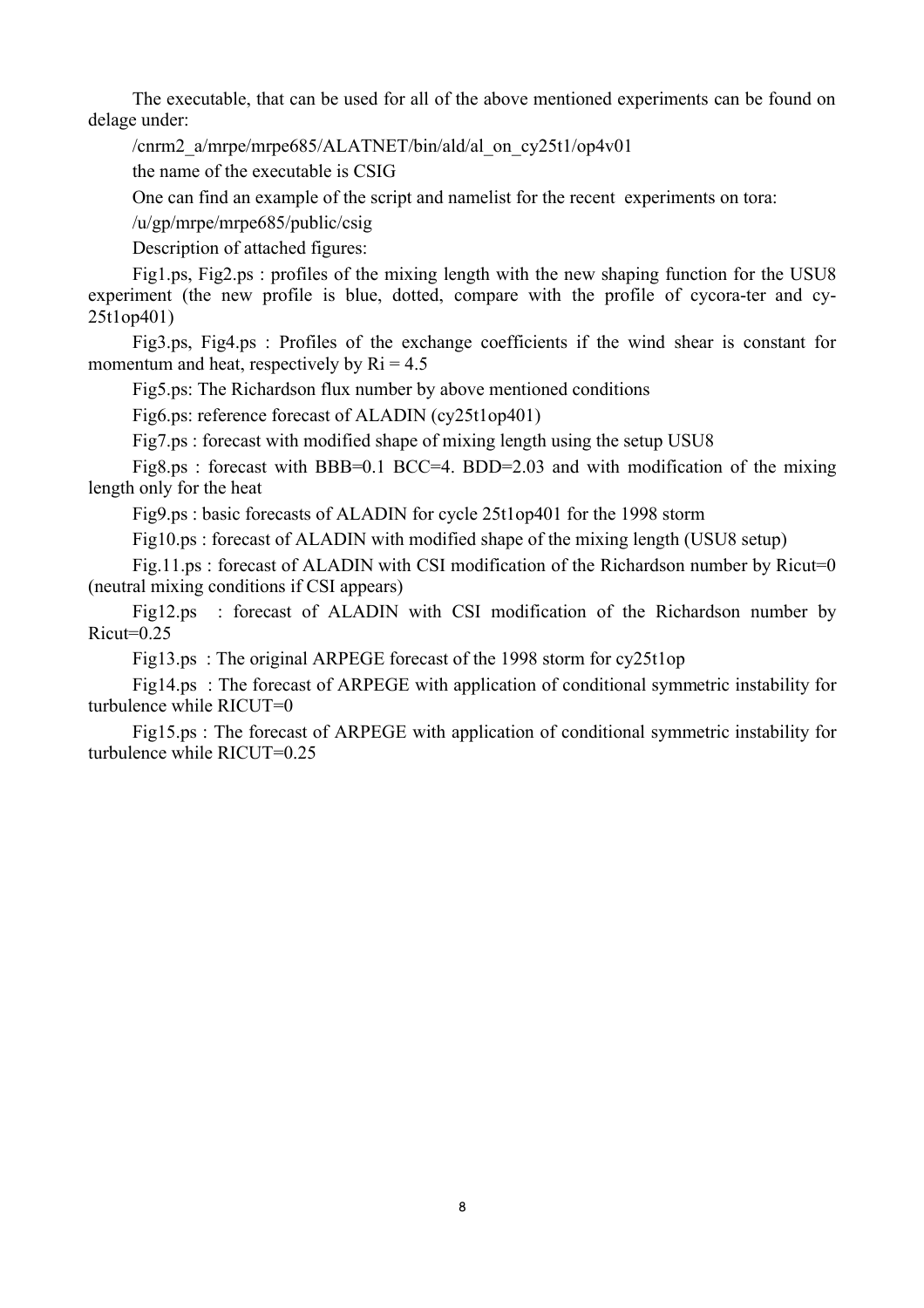

Fig1: profiles of the mixing length with the new shaping function for the USU8 experiment (the new profile is blue, dotted, compare with the profile of cycora-ter and cy-25t1op401)



Fig2: profiles of the mixing length with the new shaping function for the USU8 experiment (the new profile is blue, dotted, compare with the profile of cycora-ter and cy-25t1op401)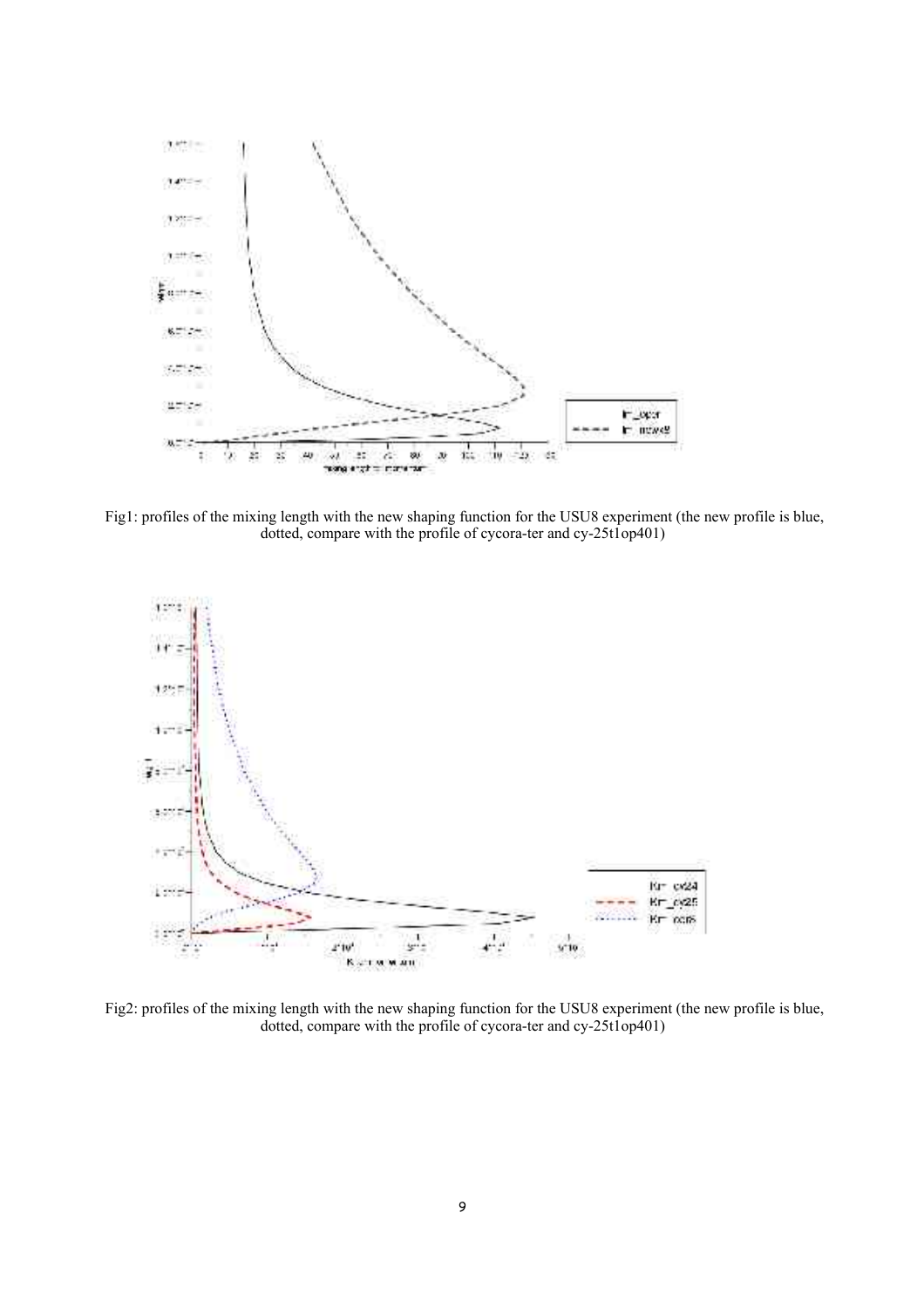

Fig3.: Profiles of the exchange coefficients if the wind shear is constant for momentum and heat, respectively by Ri = 4.5



Fig4: Profiles of the exchange coefficients if the wind shear is constant for momentum and heat, respectively by Ri = 4.5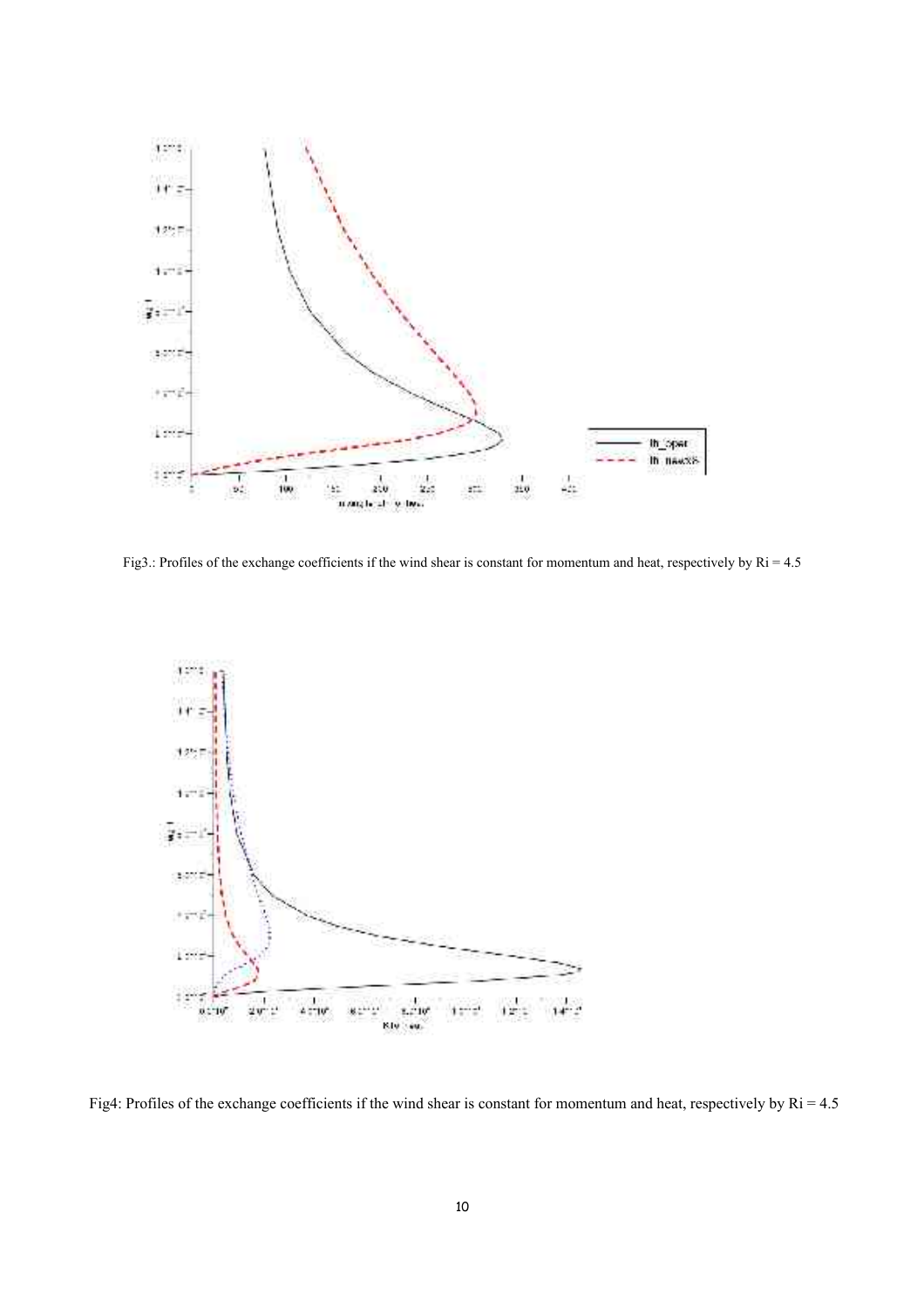

Fig5: The Richardson flux number by above mentioned conditions



Fig6: reference forecast of ALADIN (cy25t1op401)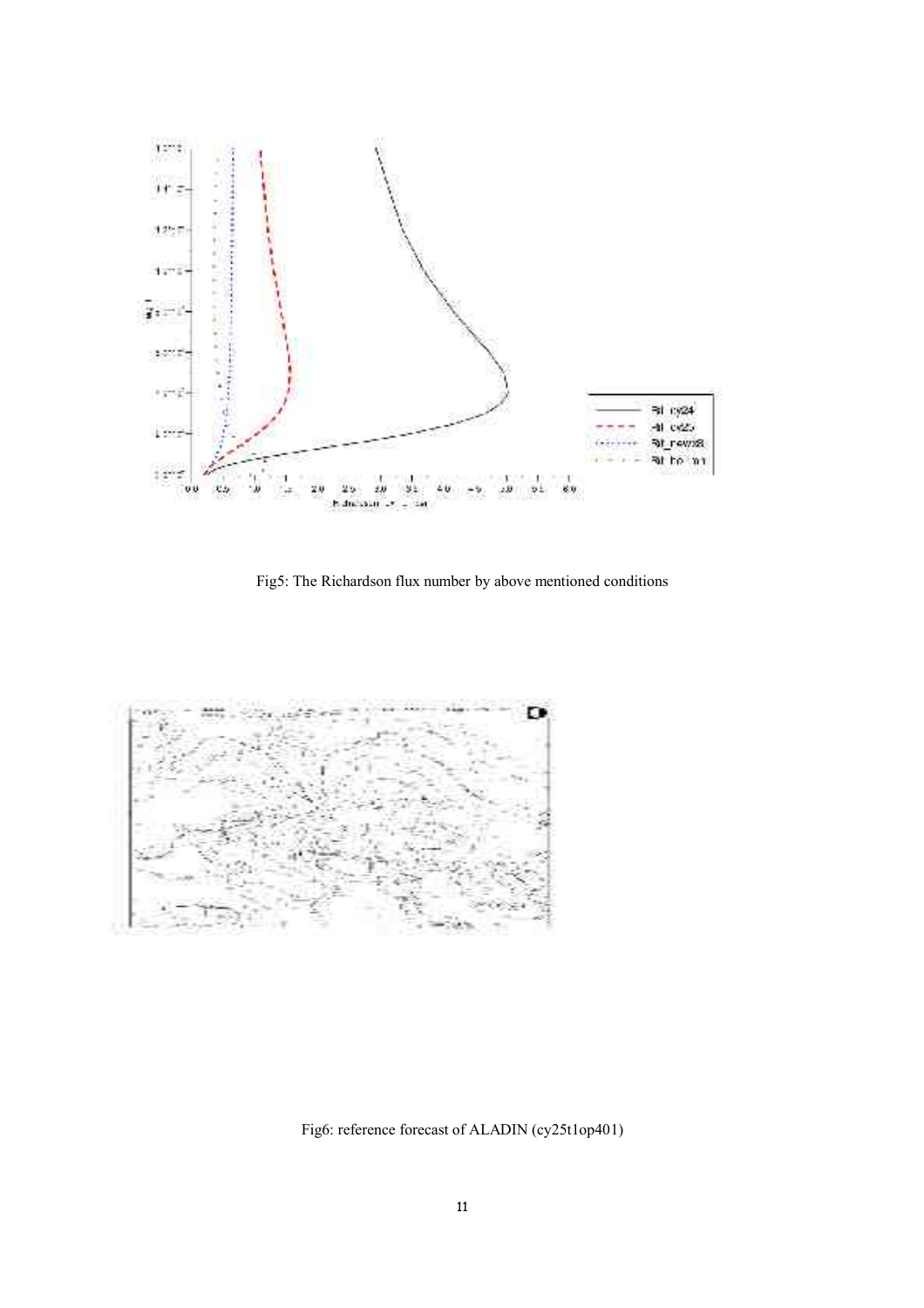

Fig7: forecast with modified shape of mixing length using the setup USU8



Fig8: forecast with BBB=0.1 BCC=4. BDD=2.03 and with modification of the mixing length only for the heat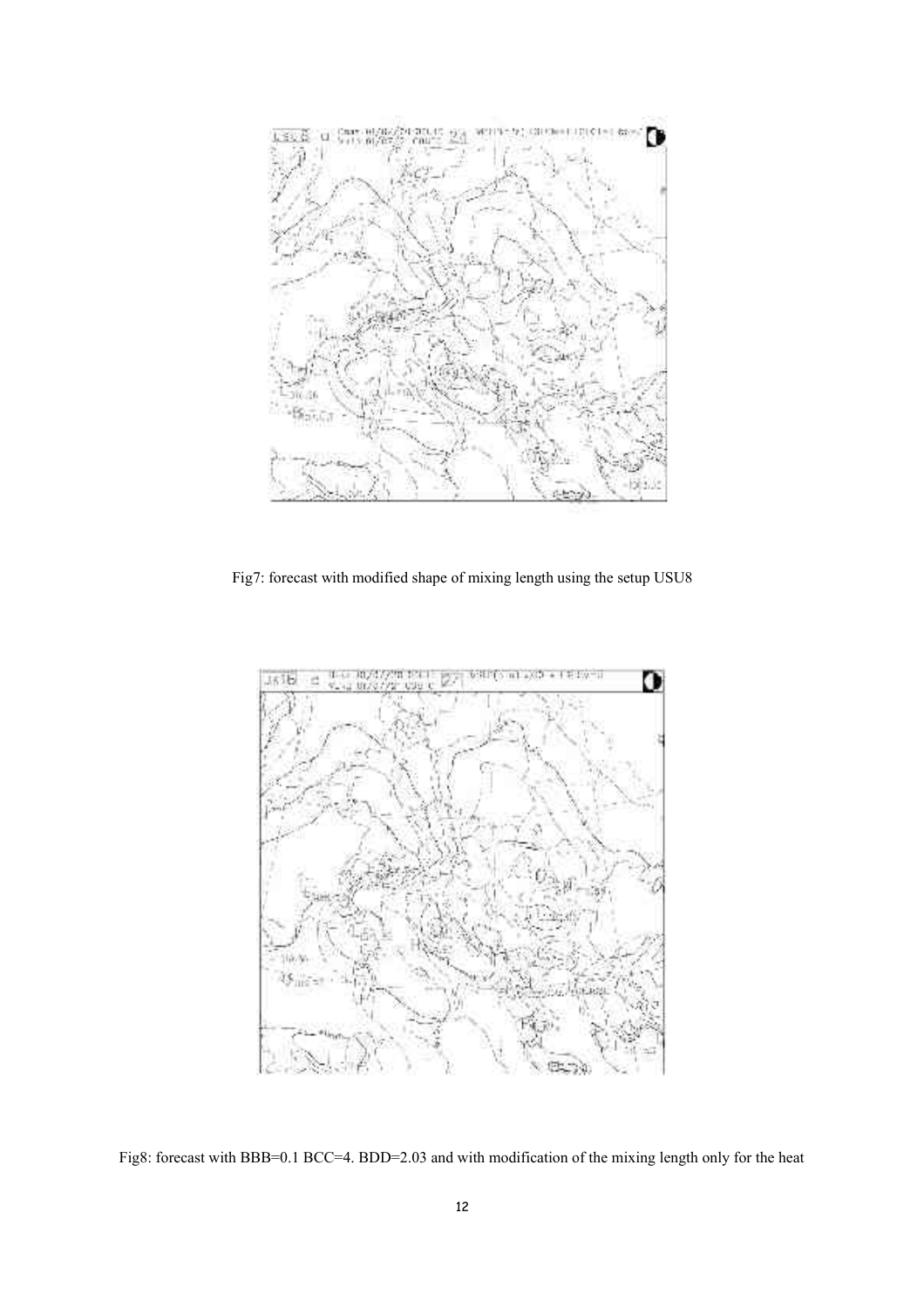

Fig9: basic forecasts of ALADIN for cycle 25t1op401 for the 1998 storm



Fig10: forecast of ALADIN with modified shape of the mixing length (USU8 setup)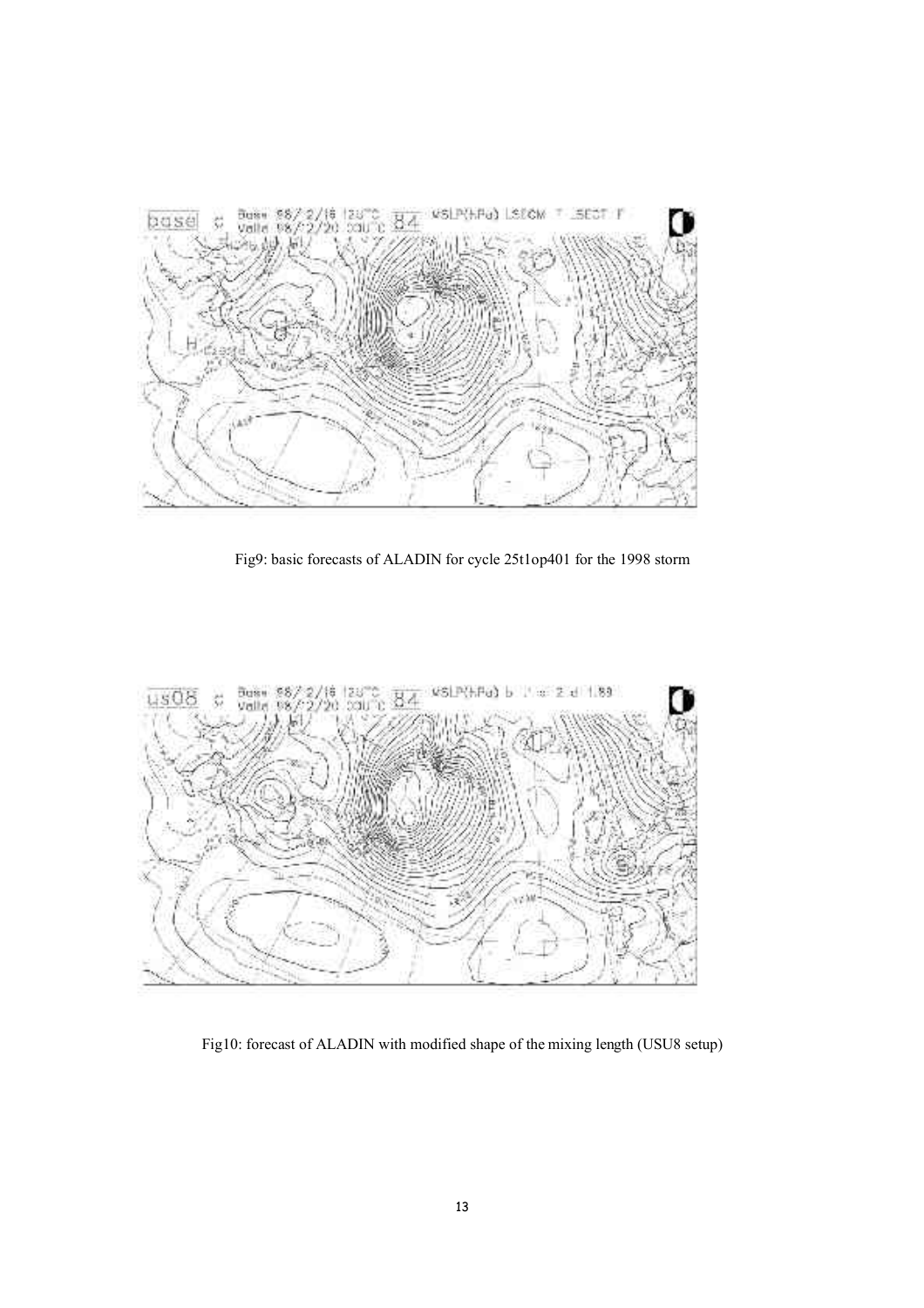

Fig.11: forecast of ALADIN with CSI modification of the Richardson number by Ricut=0 (neutral mixing conditions if CSI appears)



Fig12 : forecast of ALADIN with CSI modification of the Richardson number by Ricut=0.25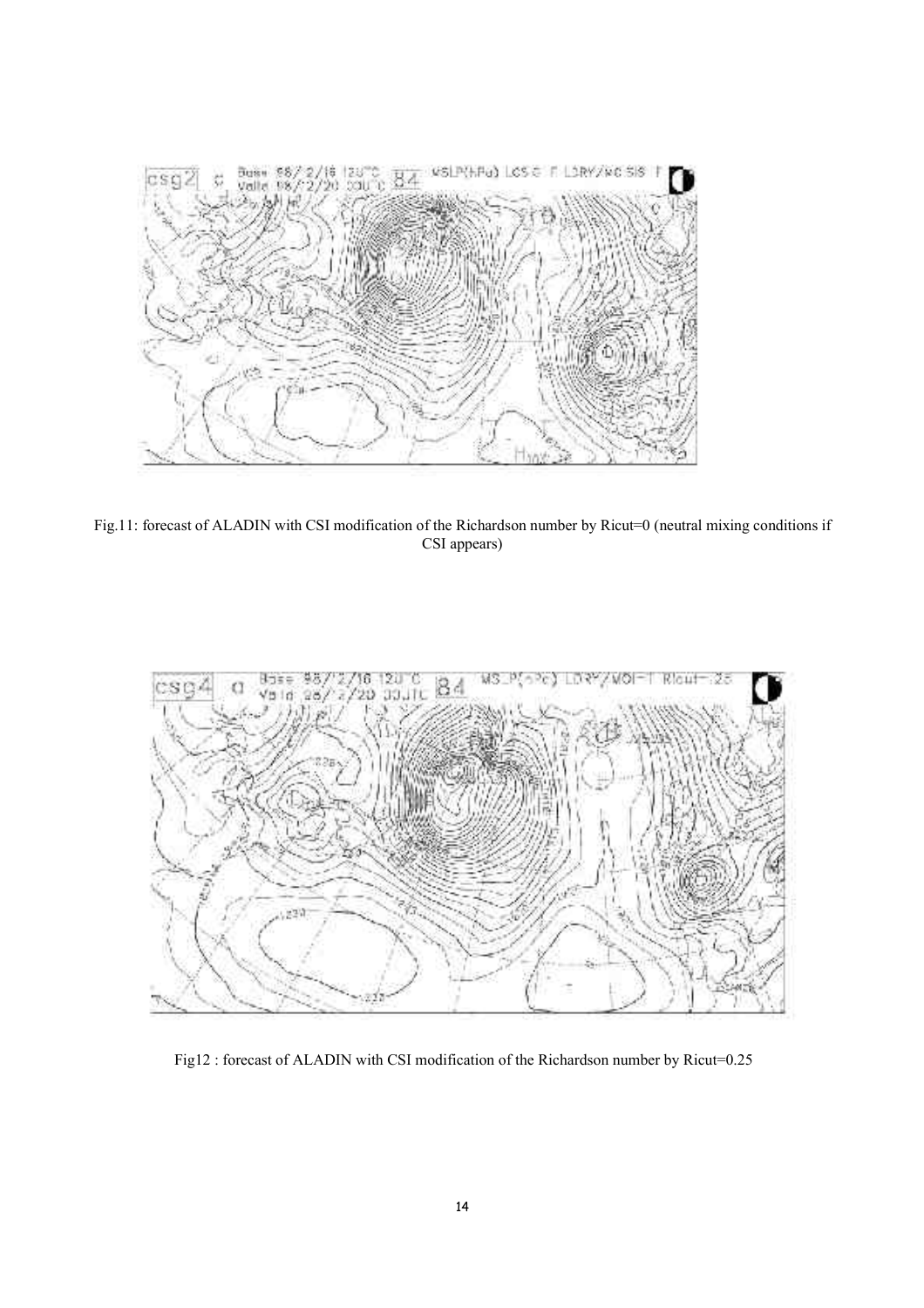

Fig13 : The original ARPEGE forecast of the 1998 storm for cy25t1op



Fig14 : The forecast of ARPEGE with application of conditional symmetric instability for turbulence while RICUT=0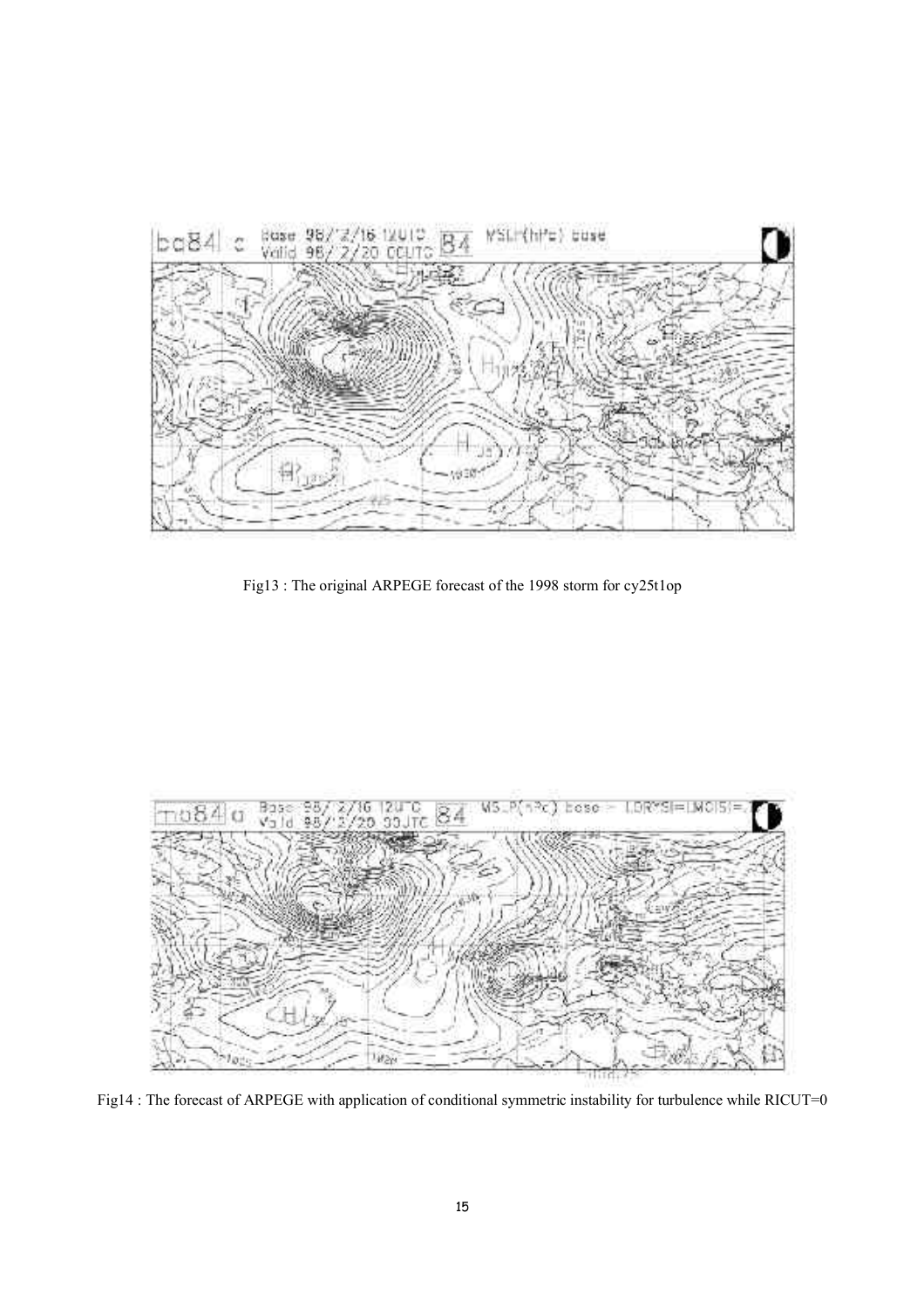

Fig15 : The forecast of ARPEGE with application of conditional symmetric instability for turbulence while RICUT=0.25